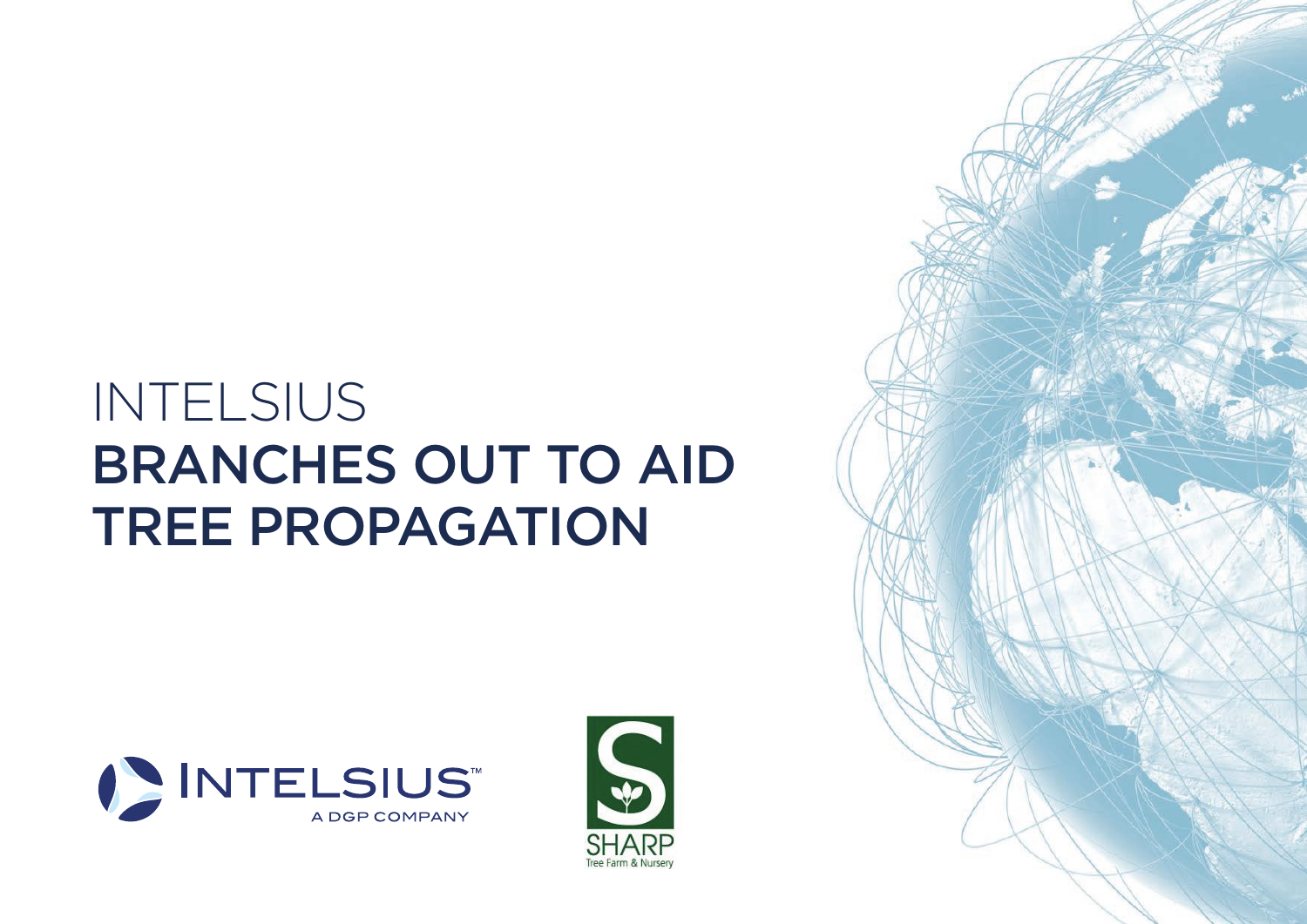## BACKGROUND

**Intelsius, a DGP company, a designer, manufacturer and distributor of temperature-controlled packaging solutions, is primarily known for shipping high value biologics and pharmaceutical products, but has recently branched out to aid successful tree propagation.**

The global company's USA office responded to a request from Sharp Tree Farm, a Florida-based, wholesale nursery, who needed to send tree cuttings of its patented Sky Climber<sup>™</sup> Live Oak to California. Crucial to the survival of the cuttings, which have a greater rate of success than growing some species of trees from seed, they needed to be kept cool and moist for the trip between the two states to give them chance to grow into similar versions of their 'mother tree' over the next 15 years.



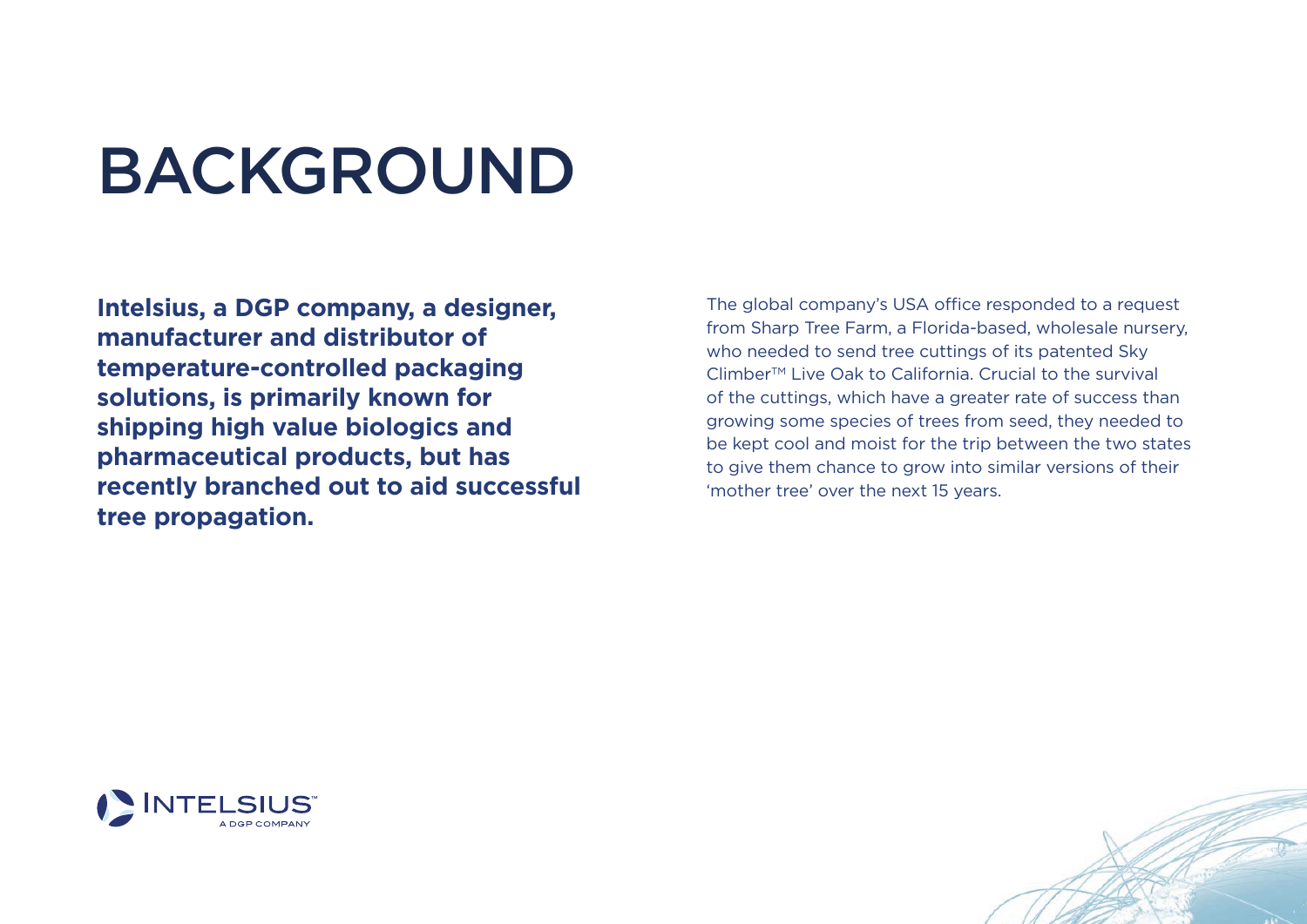## APPROACH AND SUCCESS

Using Intelsius' PharmaTherm 80 2-8°C High Performance insulated shipping system, which is designed to offer optimal thermal protection for its payload and is prequalified to maintain payload integrity during shipments for up to 96 hours, the young cuttings arrived in tact.

Denise Boyett, General Sales Manager at Sharp Tree Farm said: "The shipment went beautifully and our customer in California could not believe how fresh the cuttings were and how well the container maintained the temperature.

"This project is of optimum importance to us as we continue to market our patented Sky Climber Live Oak to be the premier live oak for residential and commercial landscape projects throughout the Southeast/Texas and west to California. The PharmaTherm is without a doubt the right product for our needs."

Alastair Harries, Intelsius Chief Operating Officer said: "This project demonstrates Intelsius' breadth of diversity in creating solutions for our customers,



whatever the requirement. We pride ourselves in creating intelligent packaging that is regulatory compliant and environmentally sustainable, however in this instance we have helped the environment through its plant payload too."

Intelsius' PharmaTherm range is qualified for use as 2-8°C, 15-25°C and dry ice systems. Tested against rigorous proprietary temperature profiles PharmaTherm is designed to give users confidence that the quality and efficacy of their payloads will not be compromised during even the most demanding of global cold chain shipping lanes.



The 'Mother tree' (left) and Sky Climber™ cuttings (right). Photos courtesy of Sharp Tree Farm, Florida.